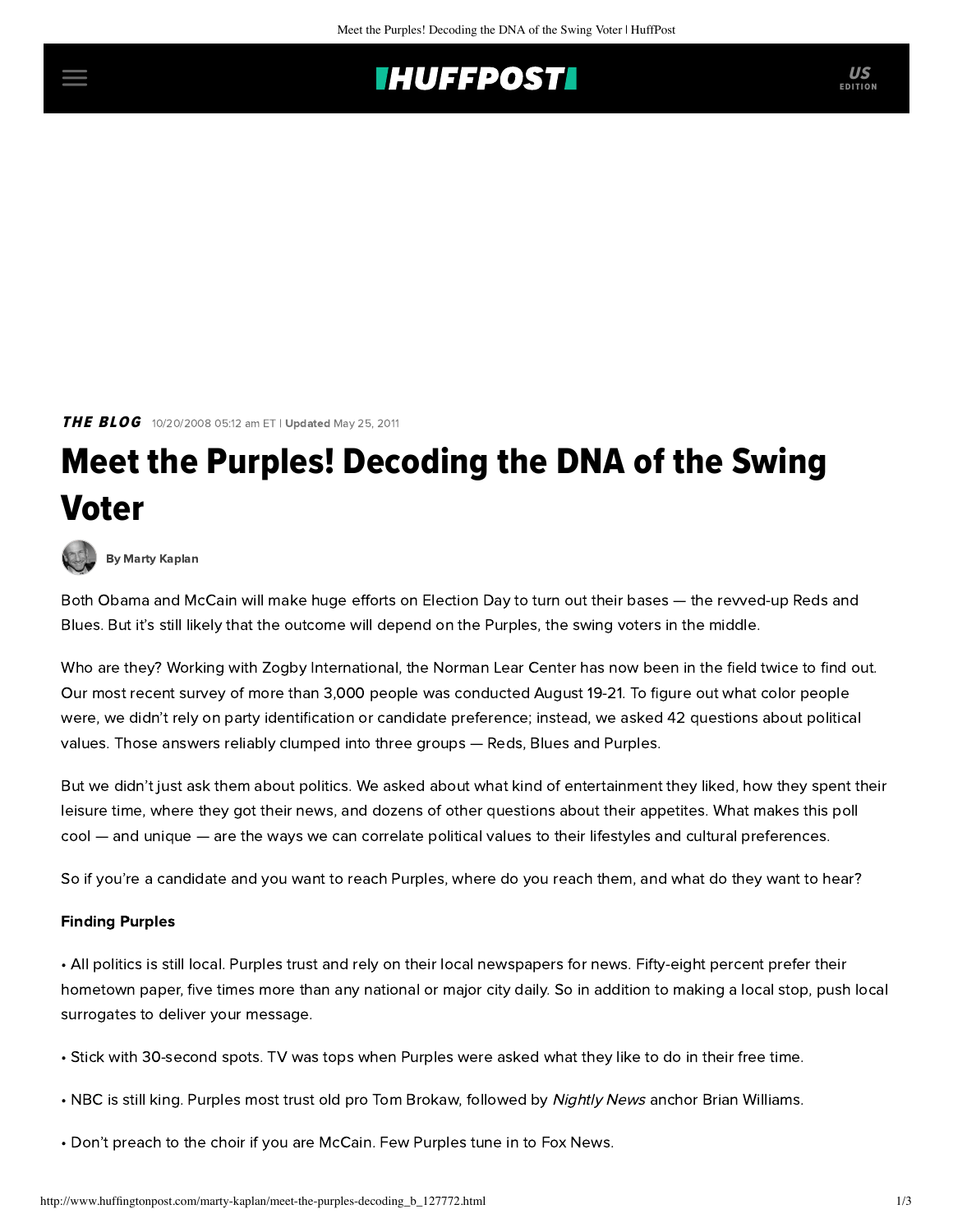• Top TV shows to buy ad time on: Law & Order: Special Victims Unit, 60 Minutes, CSI, Sunday Night Football, House, Two and a Half Men, Law & Order and Criminal Minds.

• Avoid reality shows. More than a 25% never watch them, and American Idol is the only one to reach double figures (11%.)

• Letterman and Leno give you the best bang for the buck on late night, but 25% of Purples are already asleep by then.

• The news/talk radio format is a good buy, as 41% of Purples listen in.

• Rock and roll will never die. Classic rock and oldies stations will reach 30% of Purples. Pop stations are up there at 28%.

• Over half of Purples either don't listen to national political talk radio or don't have a favorite talking head. Of those who do, 18% listen to Paul Harvey and 13% to Rush Limbaugh.

• All sports, all the time. You can reach more than 10% of Purples with just about any sports on TV. Of course football is number one (54%), followed by baseball and basketball.

• Google them because 69% of Purples say that is their favorite site. Yahoo is at 51% and MSN at 39%.

• Get viral. YouTube is a favorite for 27% of Purples.

• They're surfing for news — 72% say that is the information they look for online. Purples are also more likely to go online to find out about TV shows, movies, games, music, fashion, shopping, books and sports. But don't waste your time with blogs — Purples don't really care about them.

• Celebrities won't help, as 87% of Purples say that their endorsements are a turn off or have no impact.

• The Oprah exception. Twenty-nine percent say Ms.Winfrey is well-informed about the candidate she endorsed (Obama), and George Clooney clocked in at a respectable 26%.

• Be happy because they are. Eighty-three percent of Purples say they are very or somewhat happy about their personal life.

### What to Say to Purples:

• Forget about wedge issues. Purples are worried about the economy. Forty-nine percent cite it as most important, compared to 3% who chose morality and values.

• The Iraq War isn't working. Seventy percent of Purples say it has not been worth the loss of American lives and 53% don't agree that it can be won.

• Go green. Four of five Purples say more resources are needed to protect the environment rather than saying government has gone too far.

• Promise that you will throw the bums out of Washington. Seventy percent of Purples blame leaders of the political parties for the worsened state of politics. Eighty percent say this country's on the wrong track.